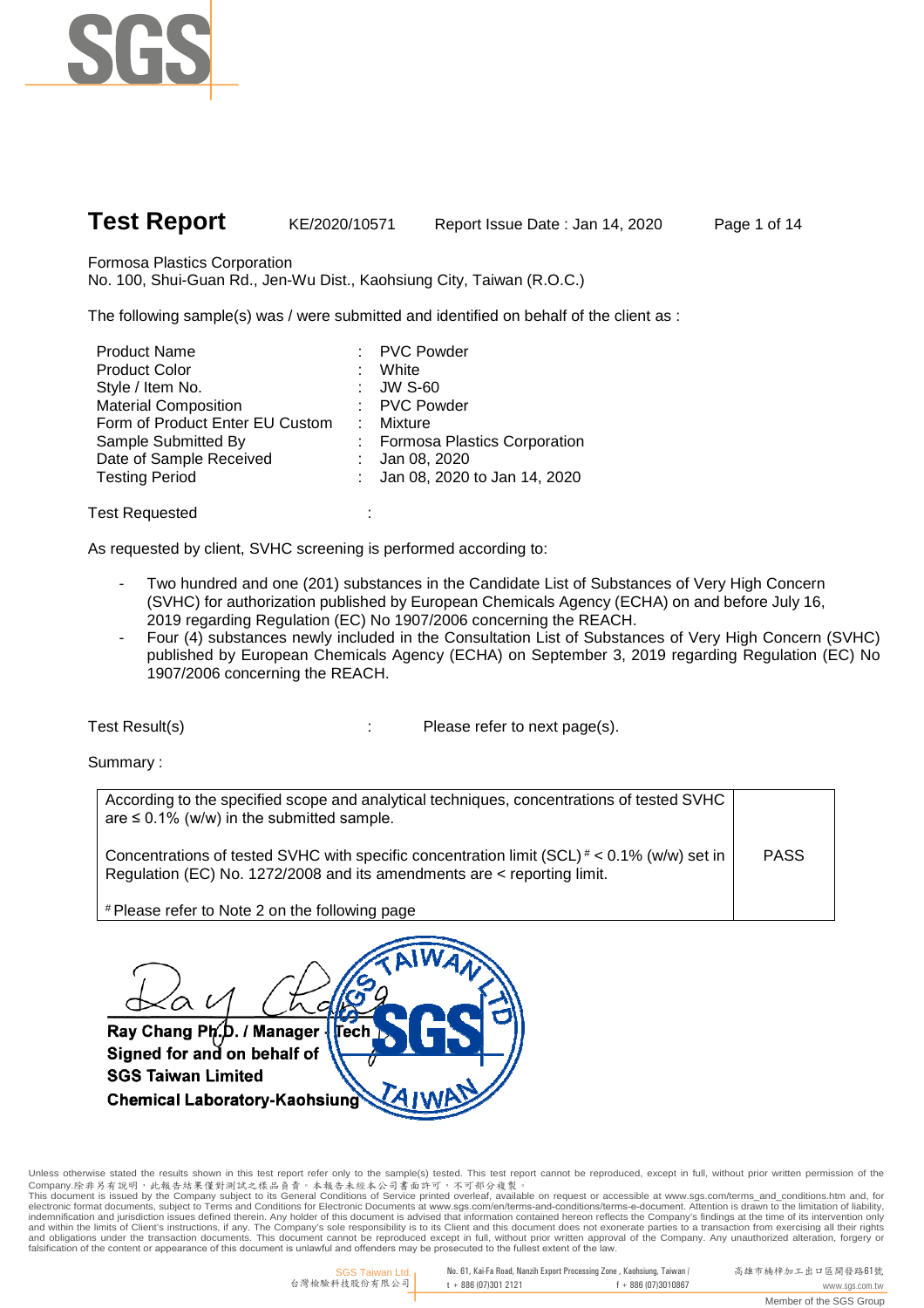

**Test Report** KE/2020/10571 Report Issue Date : Jan 14, 2020 Page 2 of 14

# **Remark :**

- 1. The chemical analysis of specified SVHC is performed by means of currently available analytical techniques against the following SVHC related documents published by ECHA:
	- https://echa.europa.eu/candidate-list-table(Candidate list)

These lists are under evaluation by ECHA and may subject to change in the future.

2. If a SVHC is found over 0.1% (w/w) and/or the specific concentration limit which is set in Regulation (EC) No 1272/2008 and its amendments, client is suggested to prepare a Safety Data Sheet (SDS) against the SVHC to comply with the supply chain communication obligation under Regulation (EC) No 1907/2006, in which:

- a mixture that is classified as hazardous under the CLP Regulation (EC) No 1272/2008, when it contains a substance with concentration equal to, or greater than the classification limit as set in Regulation (EC) No. 1272/2008; or

- a mixture is not classified as hazardous under the CLP Regulation (EC) No 1272/2008, but contains either: (a) a substance posing human health or environmental hazards in an individual concentration of ≥ 1 % by weight for mixtures that are solid or liquids (i.e., non-gaseous mixtures) or ≥ 0.2 % by volume for gaseous mixtures; or

(b) a substance that is PBT, or vPvB in an individual concentration of ≥ 0.1 % by weight for mixtures that are solid or liquids (i.e., non-gaseous mixtures); or

(c) a substance on the SVHC candidate list (for reasons other than those listed above), in an individual concentration of ≥ 0.1 % by weight for non-gaseous mixtures; or

(d) a substance for which there are Europe-wide workplace exposure limit

## **Test Sample:**

Sample Description:

| <b>Component</b> | <b>Component Description</b> |
|------------------|------------------------------|
| No.              |                              |
|                  | White PVC Powder             |

Unless otherwise stated the results shown in this test report refer only to the sample(s) tested. This test report cannot be reproduced, except in full, without prior written permission of the<br>Company.除非另有說明,此報告結果僅對測試之樣品負 and within the limits of Client's instructions, if any. The Company's sole responsibility is to its Client and this document does not exonerate parties to a transaction from exercising all their rights<br>and obligations unde falsification of the content or appearance of this document is unlawful and offenders may be prosecuted to the fullest extent of the law.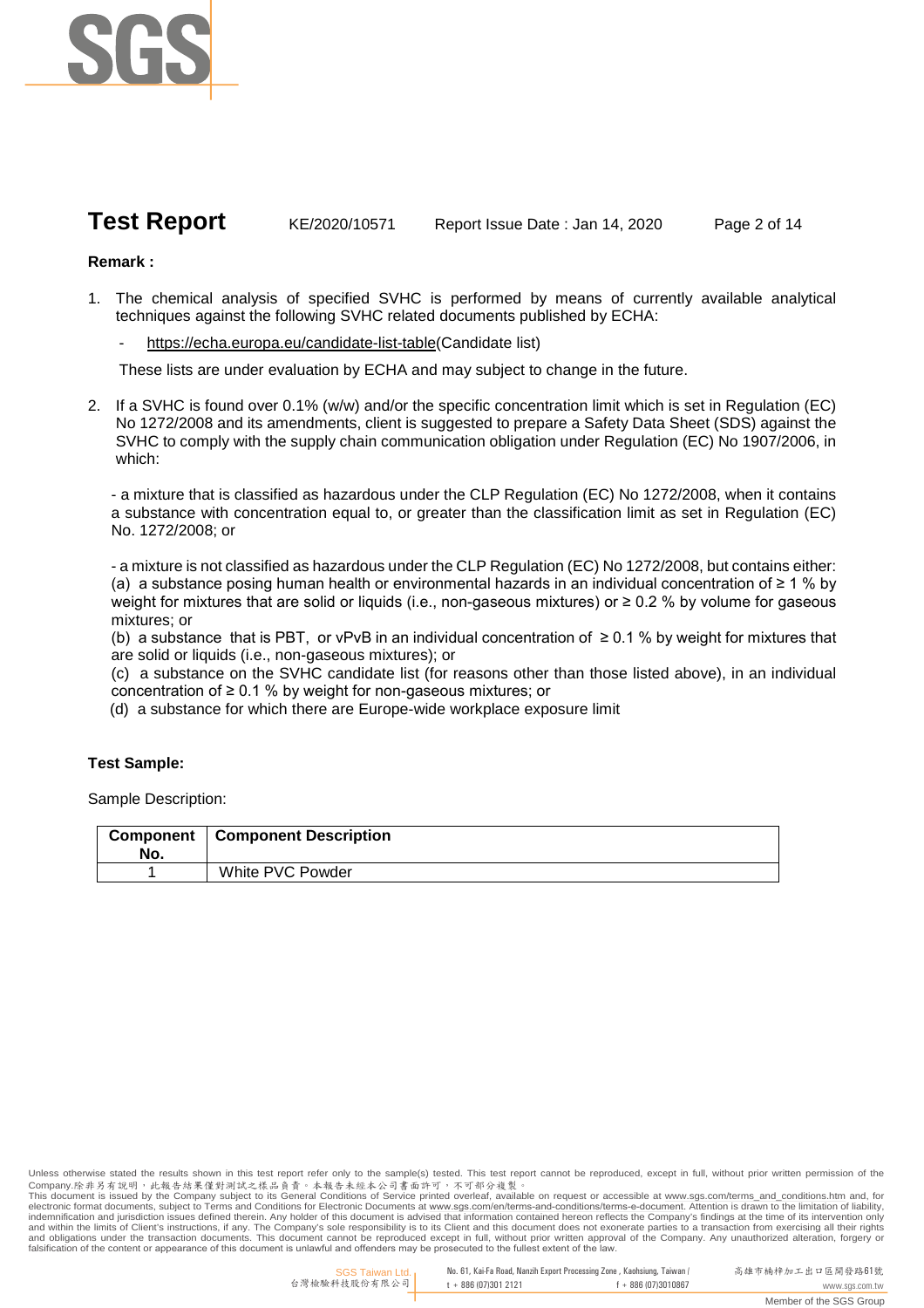

**Test Report** KE/2020/10571 Report Issue Date : Jan 14, 2020 Page 3 of 14

**Test Method:**

SGS In-House method - Analyzed by ICP-OES, GC-MS, GC-ECD, GC-FPD, UV-VIS, HPLC-DAD, HPLC-MS, UPLC-MSMS and colorimetric method.

# **Test Result:**

| <b>Substance Name</b> | <b>Concentration (%)</b> |
|-----------------------|--------------------------|
|                       |                          |
| All tested SVHC       | n.d.                     |

## **Notes :**

- 1. RL = Reporting Limit. All RL are based on homogenous material. n.d. = Not detected (lower than RL)
- 2. # SCL = Specific Concentration Limit. All SCL are set out in Regulation (EC) No 1272/2008 and its amendments. Specific concentration limits and generic concentration limits are limits assigned to a substance indicating a threshold at or above which the presence of that substance in another substance or in a mixture as an identified impurity, additive or individual constituent leads to the classification of the substance or mixture as hazardous. The SVHCs with SCL values <0.1% are specified in the test result tables.

\* The test result is based on the calculation of selected element(s) / marker(s) and to the worst-case scenario. For detail information, please refer to the SGS REACH website:

http://www.sgs.com/en/Consumer-Goods-Retail/Toys-and-Juvenile-Products/Toys/REACH/Management-of-SVHC.aspx

The client is advised to review the chemical formulation to ascertain above metal substances present in the article.

RL = 0.01% for organic substances, 0.001% is evaluated for element (i.e. aluminum, antimony, arsenic, barium, boron, cadmium, calcium, chromium, chromium (VI), cobalt, lead, potassium, silicon, sodium, strontium, titanium, zirconium and zinc respectively), except molybdenum  $RL = 0.0001\%$ .

▼ Regulation (EC) No 1272/2008 Classification, Labelling and Packaging of Substances and Mixtures, and its amendments.

 Client has the obligation to comply with the conditions of Authorization of substance of very high concern included in the Annex XIV of the Regulation (EC) No. 1907/2006, unless the use has been exempted from Authorization. Article 56(6) of Regulation (EC) No. 1907/2006 specified the concentration limit requirement of Authorization of SVHC in mixture.

Unless otherwise stated the results shown in this test report refer only to the sample(s) tested. This test report cannot be reproduced, except in full, without prior written permission of the<br>Company.除非另有說明,此報告結果僅對測試之樣品負 and within the limits of Client's instructions, if any. The Company's sole responsibility is to its Client and this document does not exonerate parties to a transaction from exercising all their rights<br>and obligations unde falsification of the content or appearance of this document is unlawful and offenders may be prosecuted to the fullest extent of the law.

No. 61, Kai-Fa Road, Nanzih Export Processing Zone , Kaohsiung, Taiwan /  $t + 886 (07)301 2121$   $f + 886 (07)3010867$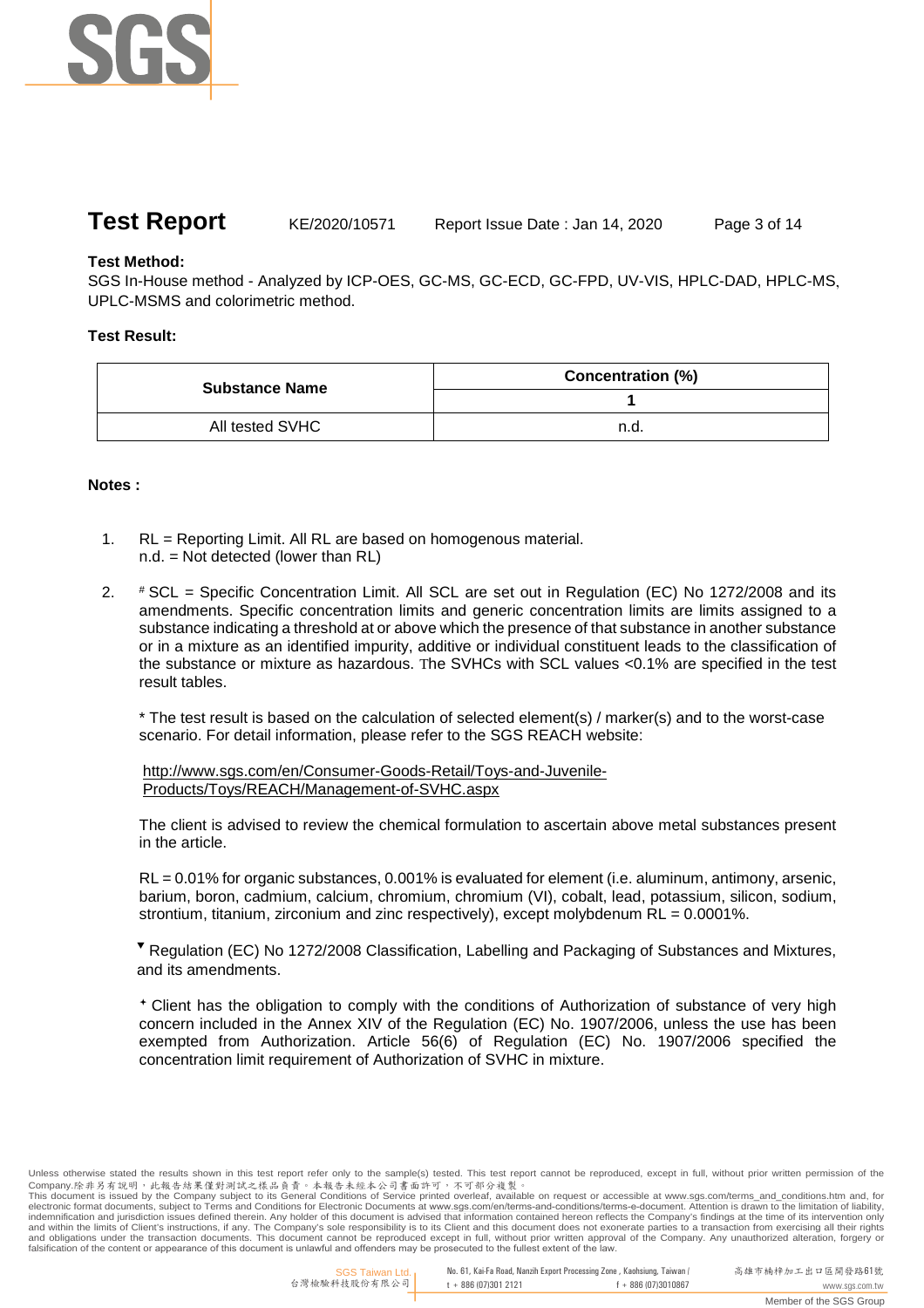

**Test Report** KE/2020/10571 Report Issue Date : Jan 14, 2020 Page 4 of 14

The ECHA SVHC authorization list (Jun 13, 2017) is available at

https://echa.europa.eu/authorisation-list

This list is under evaluation by ECHA and may subject to change in the future

3. The table above only shows detected SVHC, and SVHC that below RL are not reported. Please refer to Appendix for the full list of tested SVHC.

Unless otherwise stated the results shown in this test report refer only to the sample(s) tested. This test report cannot be reproduced, except in full, without prior written permission of the<br>Company.除非另有說明,此報告結果僅對測試之樣品負 and within the limits of Client's instructions, if any. The Company's sole responsibility is to its Client and this document does not exonerate parties to a transaction from exercising all their rights<br>and obligations unde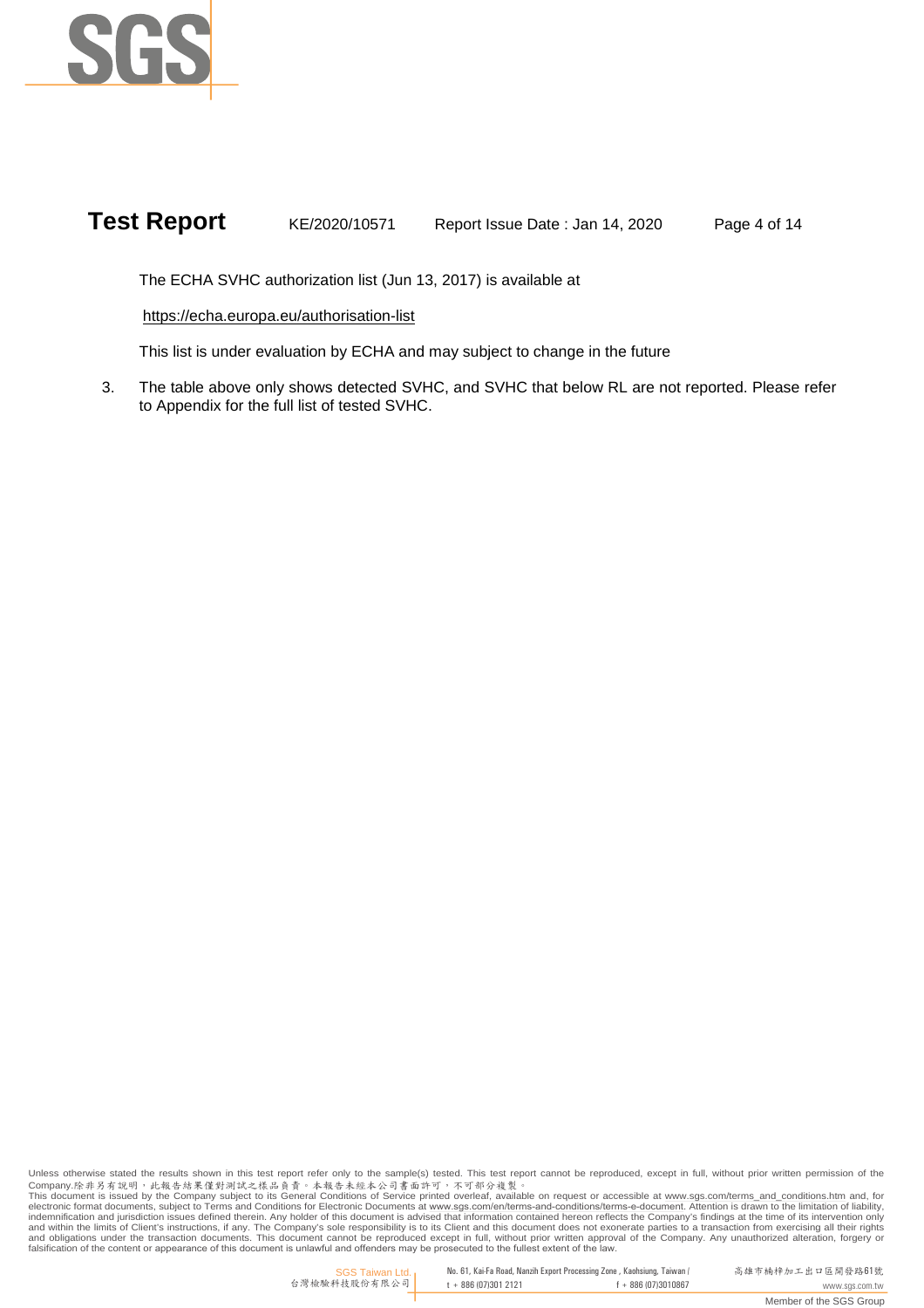

**Sample photo:**

# KE/2020/10571



SGS authenticate the photo on original report only

\*\*\* End of Report \*\*\*

Unless otherwise stated the results shown in this test report refer only to the sample(s) tested. This test report cannot be reproduced, except in full, without prior written permission of the<br>Company.除非另有說明,此報告結果僅對測試之樣品負 and within the limits of Client's instructions, if any. The Company's sole responsibility is to its Client and this document does not exonerate parties to a transaction from exercising all their rights<br>and obligations unde

> SGS Taiwan Ltd. 台灣檢驗科技股份有限公司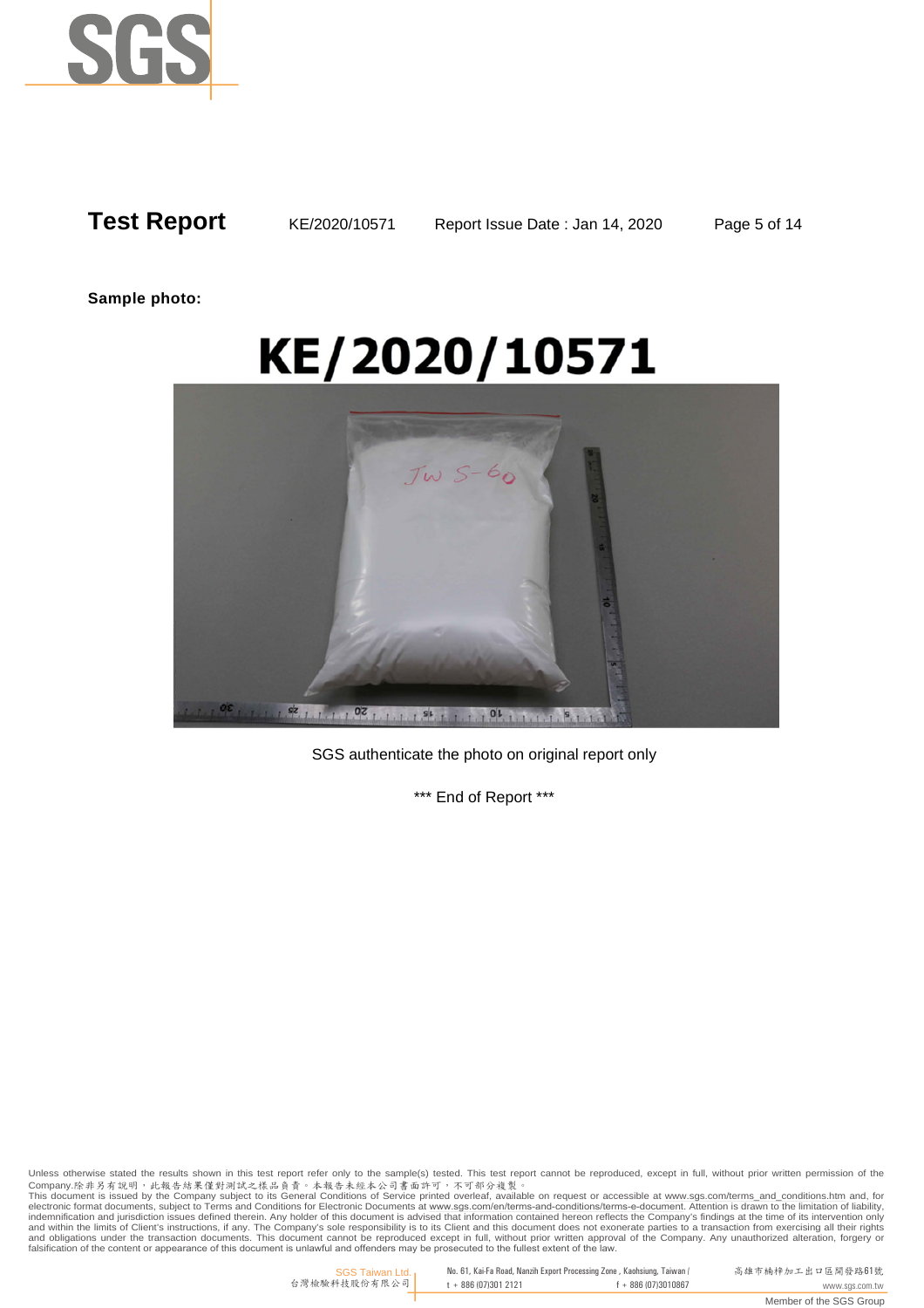

# **Test Report** KE/2020/10571 Report Issue Date : Jan 14, 2020 Page 6 of 14

|     |                                                                                                      |                              | <b>Appendix</b>                    |                |                                                                                                                                          |                                                                                                                      |                                    |
|-----|------------------------------------------------------------------------------------------------------|------------------------------|------------------------------------|----------------|------------------------------------------------------------------------------------------------------------------------------------------|----------------------------------------------------------------------------------------------------------------------|------------------------------------|
| No. | <b>Substance Name</b>                                                                                | <b>CAS No./</b><br>EC No.    | RL(%) /<br>$SCL(\%)^{\#}$          | No.            | <b>Substance Name</b>                                                                                                                    | <b>CAS No./</b><br>EC No.                                                                                            | $RL(\%)$ /<br>$SCL(\%)^*$          |
|     | Candidate List of Substances of Very High Concern (SVHC) for authorization published on Oct 28, 2008 |                              |                                    |                |                                                                                                                                          |                                                                                                                      |                                    |
| 1   | 4,4'-Diaminodiphenylmethane<br>$(MDA)^+$                                                             | 101-77-9/<br>202-974-4       | 0.010 /                            | $\overline{2}$ | 5-tert-butyl-2,4,6-trinitro-m-<br>xylene (musk xylene) <sup>+</sup>                                                                      | $81 - 15 - 2/$<br>201-329-4                                                                                          | 0.010 /                            |
| 3   | Alkanes, C10-13, chloro (Short<br><b>Chain Chlorinated Paraffins)</b>                                | 85535-84-8/<br>287-476-5     | 0.010 /                            | 4              | Anthracene                                                                                                                               | $120 - 12 - 7/$<br>204-371-1                                                                                         | 0.010 /                            |
| 5   | Benzyl butyl phthalate (BBP) <sup>+</sup>                                                            | 85-68-7/<br>201-622-7        | 0.010 /                            | 6              | Bis(2-ethylhexyl)phthalate<br>(DEHP) <sup>+</sup>                                                                                        | $117 - 81 - 7/$<br>204-211-0                                                                                         | 0.010 /                            |
| 7   | Bis(tributyltin) oxide (TBTO)                                                                        | 56-35-9/<br>200-268-0        | 0.010 /                            | 8              | Cobalt dichloride*                                                                                                                       | 7646-79-9/<br>231-589-4                                                                                              | 0.001/<br>$0.01$ <sup>V</sup>      |
| 9   | Diarsenic pentaoxide**                                                                               | 1303-28-2/<br>215-116-9      | 0.001/                             | 10             | Diarsenic trioxide**                                                                                                                     | 1327-53-3/<br>215-481-4                                                                                              | 0.001/                             |
| 11  | Dibutyl phthalate (DBP) <sup>+</sup>                                                                 | $84 - 74 - 2/$<br>201-557-4  | 0.010 /                            | 12             | Hexabromocyclododecane<br>(HBCDD) and all major<br>diastereoisomers identified ( $\alpha$ -<br>HBCDD, β-HBCDD, γ-<br>HBCDD) <sup>+</sup> | 25637-99-4/<br>247-148-4;<br>3194-55-6/<br>221-695-9;<br>$(134237 - 50 - 6/ -$ ;<br>134237-51-7/-;<br>134237-52-8/-) | 0.010 /                            |
| 13  | Lead hydrogen arsenate*                                                                              | 7784-40-9/<br>232-064-2      | 0.001 /                            | 14             | Sodium dichromate**                                                                                                                      | 7789-12-0<br>10588-01-9/<br>234-190-3                                                                                | 0.001/                             |
| 15  | Triethyl arsenate*                                                                                   | 15606-95-8/<br>427-700-2     | 0.001/                             |                |                                                                                                                                          |                                                                                                                      |                                    |
|     | Candidate List of Substances of Very High Concern (SVHC) for authorization published on Jan 13, 2010 |                              |                                    |                |                                                                                                                                          |                                                                                                                      |                                    |
| 16  | 2,4-Dinitrotoluene <sup>+</sup>                                                                      | $121 - 14 - 2/$<br>204-450-0 | 0.010 /                            | 17             | Anthracene oil**                                                                                                                         | 90640-80-5/<br>292-602-7                                                                                             | 0.010 /                            |
| 18  | Anthracene oil, anthracene<br>paste*                                                                 | 90640-81-6/<br>292-603-2     | 0.010 /                            | 19             | Anthracene oil, anthracene<br>paste, anthracene fraction*                                                                                | 91995-15-2/<br>295-275-9                                                                                             | 0.010 /                            |
| 20  | Anthracene oil, anthracene<br>paste; distn. Lights*                                                  | 91995-17-4/<br>295-278-5     | 0.010 /                            | 21             | Anthracene oil, anthracene-<br>low*                                                                                                      | 90640-82-7/<br>292-604-8                                                                                             | 0.010 /                            |
| 22  | Diisobutyl phthalate <sup>+</sup>                                                                    | 84-69-5/<br>201-553-2        | 0.010 /                            | 23             | Lead chromate molybdate<br>sulfate red (C.I. Pigment Red<br>$104$ <sup>*</sup>                                                           | 12656-85-8/<br>235-759-9                                                                                             | 0.001/                             |
|     | 24   Lead chromate**                                                                                 | 7758-97-6/<br>231-846-0      | 0.001/<br>$\blacksquare$           | 25             | Lead sulfochromate yellow<br>(C.I. Pigment Yellow 34)**                                                                                  | 1344-37-2/<br>215-693-7                                                                                              | 0.001/<br>$\overline{\phantom{a}}$ |
| 26  | Pitch, coal tar, high temp.**                                                                        | 65996-93-2/<br>266-028-2     | 0.00025/<br>$0.00025$ <sup>V</sup> | 27             | Tris(2-chloroethyl)phosphate <sup>+</sup>                                                                                                | 115-96-8/<br>204-118-5                                                                                               | 0.010 /                            |
|     | Candidate List of Substances of Very High Concern (SVHC) for authorization published on Mar 30, 2010 |                              |                                    |                |                                                                                                                                          |                                                                                                                      |                                    |
| 28  | Acrylamide                                                                                           | 79-06-1/<br>201-173-7        | 0.010 /                            |                |                                                                                                                                          |                                                                                                                      |                                    |

Unless otherwise stated the results shown in this test report refer only to the sample(s) tested. This test report cannot be reproduced, except in full, without prior written permission of the<br>Company.除非另有說明,此報告結果僅對測試之樣品貢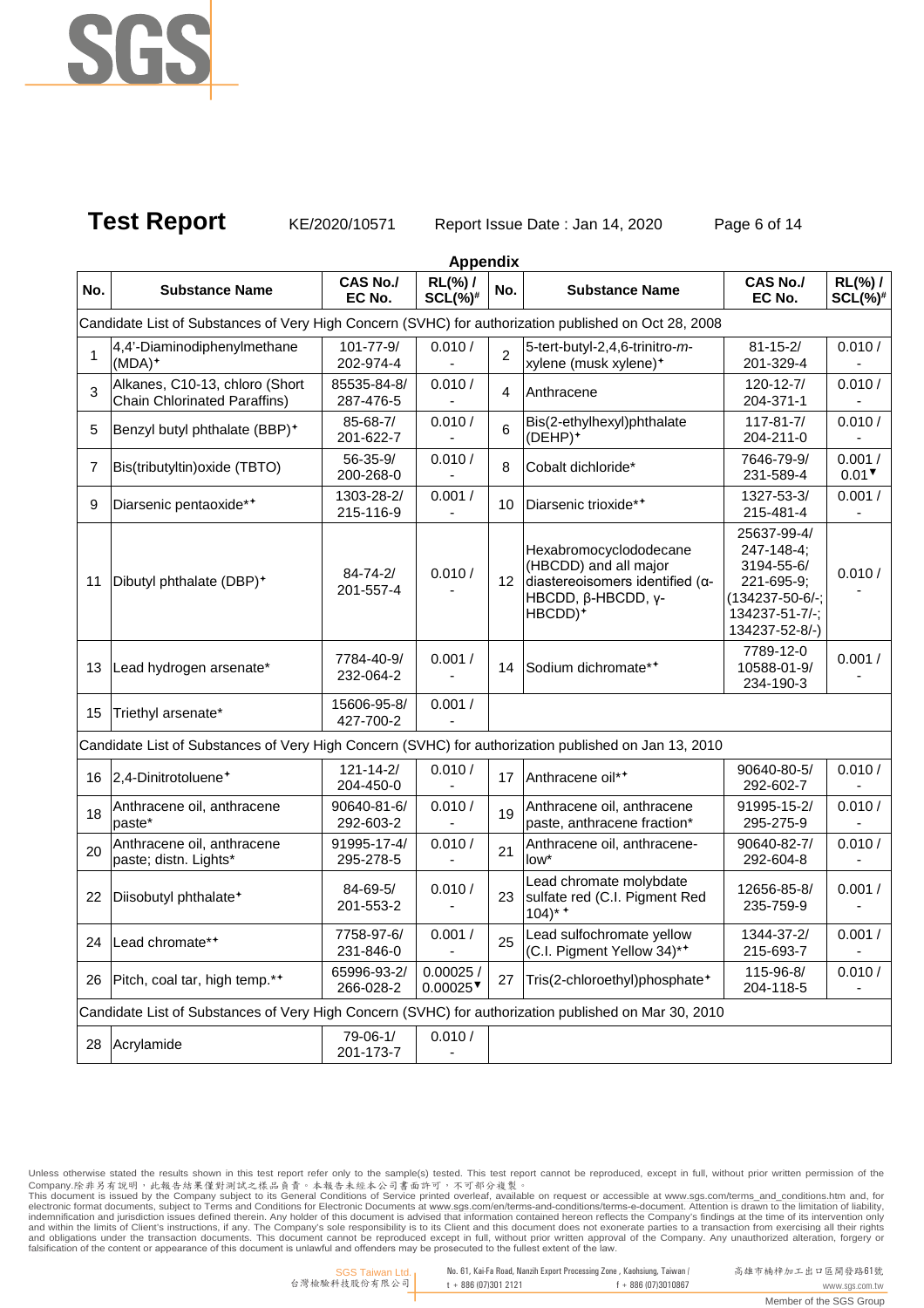

Test Report KE/2020/10571 Report Issue Date : Jan 14, 2020 Page 7 of 14

| No. | <b>Substance Name</b>                                                                                                                                 | <b>CAS No./</b><br>EC No.                            | RL(%) /<br>$SCL(\%)^{\#}$     | No. | <b>Substance Name</b>                                                                   | <b>CAS No./</b><br>EC No.                             | $RL(\%)$ /<br>$SCL(\%)^*$      |
|-----|-------------------------------------------------------------------------------------------------------------------------------------------------------|------------------------------------------------------|-------------------------------|-----|-----------------------------------------------------------------------------------------|-------------------------------------------------------|--------------------------------|
|     | Candidate List of Substances of Very High Concern (SVHC) for authorization published on Jun 18, 2010                                                  |                                                      |                               |     |                                                                                         |                                                       |                                |
| 29  | Ammonium dichromate**                                                                                                                                 | 7789-09-5/<br>232-143-1                              | 0.001/                        | 30  | Boric acid*                                                                             | 10043-35-3/<br>233-139-2;<br>11113-50-1/<br>234-343-4 | 0.001/                         |
| 31  | Disodium tetraborate,<br>anhydrous*                                                                                                                   | 1303-96-4<br>1330-43-4<br>12179-04-3/<br>215-540-4   | 0.001/                        | 32  | Potassium chromate**                                                                    | 7789-00-6/<br>232-140-5                               | 0.001/                         |
| 33  | Potassium dichromate**                                                                                                                                | 7778-50-9/<br>231-906-6                              | 0.001/                        | 34  | Sodium chromate**                                                                       | 7775-11-3/<br>231-889-5                               | 0.001/                         |
| 35  | Tetraboron disodium heptaoxide,<br>hydrate*                                                                                                           | 12267-73-1/<br>235-541-3                             | 0.001/                        | 36  | Trichloroethylene <sup>+</sup>                                                          | 79-01-6/<br>201-167-4                                 | 0.010 /                        |
|     | Candidate List of Substances of Very High Concern (SVHC) for authorization published on Dec 15, 2010                                                  |                                                      |                               |     |                                                                                         |                                                       |                                |
| 37  | 2-Ethoxyethanol                                                                                                                                       | 110-80-5/<br>203-804-1                               | 0.010 /                       | 38  | 2-Methoxyethanol                                                                        | 109-86-4/<br>203-713-7                                | 0.010 /                        |
| 39  | Acids generated from chromium<br>trioxide and their oligomers:<br>Chromic acid<br>Dichromic acid<br>Oligomers of chromic acid and<br>dichromic acid** | 7738-94-5/<br>231-801-5;<br>13530-68-2/<br>236-881-5 | 0.001/                        | 40  | Chromium trioxide**                                                                     | 1333-82-0/<br>215-607-8                               | 0.001/                         |
| 41  | Cobalt(II) carbonate*                                                                                                                                 | 513-79-1/<br>208-169-4                               | 0.001/<br>$0.01$ <sup>V</sup> | 42  | Cobalt(II) diacetate*                                                                   | $71 - 48 - 7/$<br>200-755-8                           | 0.001/<br>$0.01$ <sup>V</sup>  |
| 43  | Cobalt(II) dinitrate*                                                                                                                                 | 10141-05-6/<br>233-402-1                             | 0.001/<br>$0.01$ <sup>V</sup> | 44  | Cobalt(II) sulphate*                                                                    | 10124-43-3/<br>233-334-2                              | 0.001/<br>$0.01$ <sup>V</sup>  |
|     | Candidate List of Substances of Very High Concern (SVHC) for authorization published on Jun 20, 2011                                                  |                                                      |                               |     |                                                                                         |                                                       |                                |
| 45  | 1,2,3-Trichloropropane                                                                                                                                | $96 - 18 - 4/$<br>202-486-1                          | 0.010 /                       | 46  | 1,2-Benzenedicarboxylic acid,<br>di-C6-8-branched alkyl esters,<br>C7-rich <sup>+</sup> | 71888-89-6/<br>276-158-1                              | 0.010 /                        |
| 47  | 1,2-Benzenedicarboxylic acid, di-<br>C7-11-branched and linear alkyl<br>esters <sup>+</sup>                                                           | 68515-42-4/<br>271-084-6                             | 0.010 /                       | 48  | 1-Methyl-2-pyrrolidone                                                                  | 872-50-4/<br>212-828-1                                | 0.010 /                        |
|     | 49 2-Ethoxyethyl acetate                                                                                                                              | $111 - 15 - 9/$<br>203-839-2                         | 0.010/                        | 50  | Hydrazine                                                                               | 7803-57-8<br>302-01-2/<br>206-114-9                   | 0.010 /                        |
| 51  | Strontium chromate**                                                                                                                                  | 7789-06-2/<br>232-142-6                              | 0.001/                        |     |                                                                                         |                                                       |                                |
|     | Candidate List of Substances of Very High Concern (SVHC) for authorization published on Dec 19, 2011                                                  |                                                      |                               |     |                                                                                         |                                                       |                                |
| 52  | 1,2-Dichloroethane <sup>+</sup>                                                                                                                       | 107-06-2/<br>203-458-1                               | 0.010 /                       | 53  | 2,2'-dichloro-4,4'-<br>methylenedianiline (MOCA) <sup>+</sup>                           | $101 - 14 - 4/$<br>202-918-9                          | 0.010 /                        |
| 54  | 2-Methoxyaniline                                                                                                                                      | $90 - 04 - 0/$<br>201-963-1                          | 0.010 /                       | 55  | 4-tert-Octylphenol                                                                      | 140-66-9/<br>205-426-2                                | 0.010/<br>$0.025$ <sup>V</sup> |

Unless otherwise stated the results shown in this test report refer only to the sample(s) tested. This test report cannot be reproduced, except in full, without prior written permission of the<br>Company.除非另有說明,此報告結果僅對測試之樣品貢

SGS Taiwan Ltd. 台灣檢驗科技股份有限公司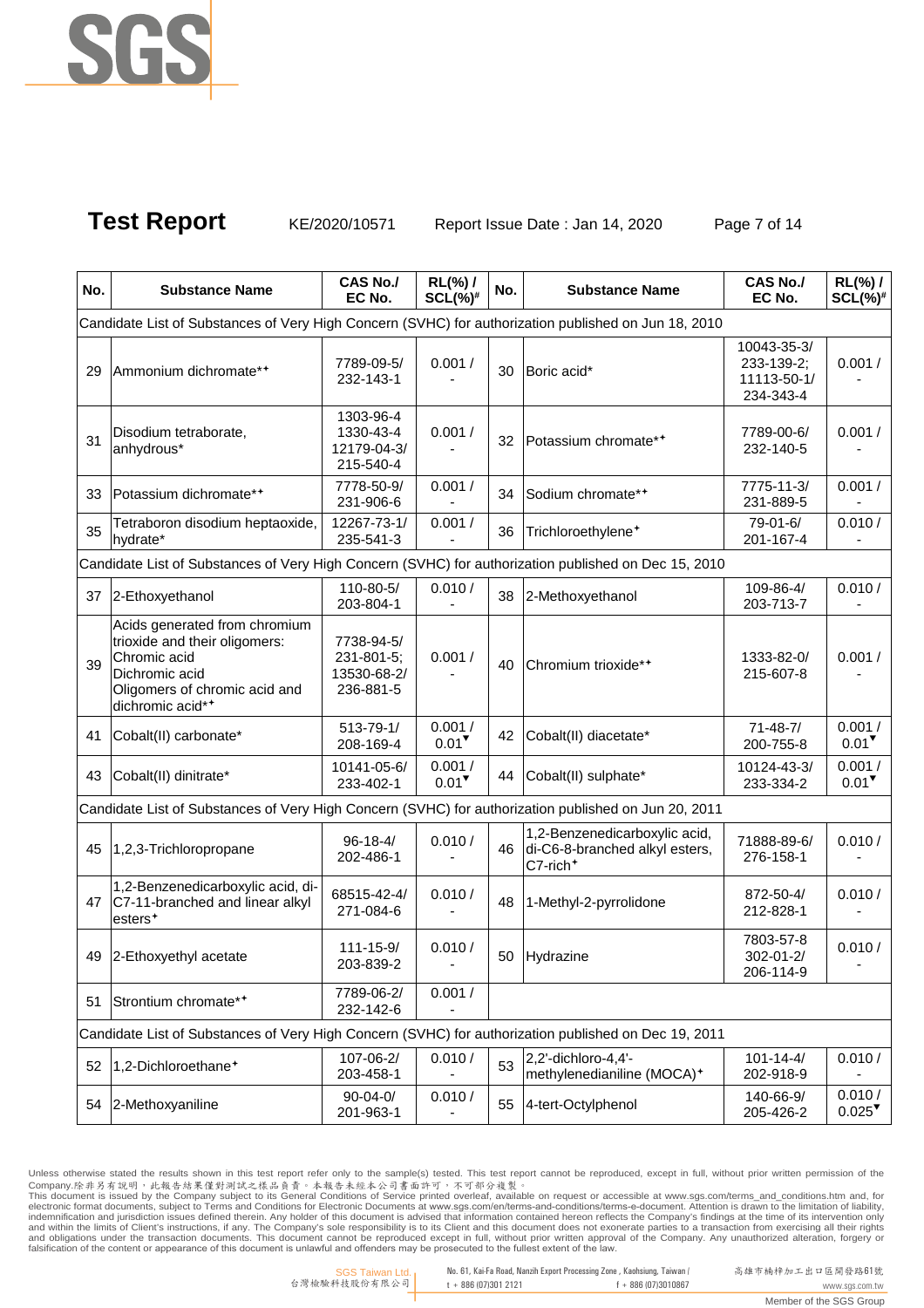

**Test Report** KE/2020/10571 Report Issue Date : Jan 14, 2020 Page 8 of 14

| No. | <b>Substance Name</b>                                                                                                                                   | CAS No./<br>EC No.          | RL(%) /<br>$SCL(\%)^{\#}$ | No. | <b>Substance Name</b>                                                                                                                     | <b>CAS No./</b><br>EC No.    | RL(%) /<br>$SCL(\%)^*$ |
|-----|---------------------------------------------------------------------------------------------------------------------------------------------------------|-----------------------------|---------------------------|-----|-------------------------------------------------------------------------------------------------------------------------------------------|------------------------------|------------------------|
| 56  | Aluminosilicate Refractory<br>Ceramic Fibres*                                                                                                           | 650-017-00-8<br>(Index no.) | 0.010 /                   | 57  | Arsenic acid**                                                                                                                            | 7778-39-4/<br>231-901-9      | 0.001                  |
| 58  | Bis(2-methoxyethyl) ether <sup>+</sup>                                                                                                                  | 111-96-6/<br>203-924-4      | 0.010/                    | 59  | Bis(2-methoxyethyl) phthalate <sup>+</sup>                                                                                                | 117-82-8/<br>204-212-6       | 0.010/                 |
| 60  | Calcium arsenate*                                                                                                                                       | 7778-44-1/<br>231-904-5     | 0.001/                    | 61  | Dichromium tris(chromate) **                                                                                                              | 24613-89-6/<br>246-356-2     | 0.001/                 |
| 62  | Formaldehyde, oligomeric<br>reaction products with aniline<br>(technical MDA) <sup>+</sup>                                                              | 25214-70-4/<br>500-036-1    | 0.010 /                   | 63  | Lead diazide*                                                                                                                             | 13424-46-9/<br>236-542-1     | 0.001/                 |
| 64  | Lead dipicrate*                                                                                                                                         | 6477-64-1/<br>229-335-2     | 0.001/                    | 65  | Lead styphnate*                                                                                                                           | 15245-44-0/<br>239-290-0     | 0.001/                 |
| 66  | N,N-dimethylacetamide (DMAC)                                                                                                                            | 127-19-5/<br>204-826-4      | 0.010 /                   | 67  | Pentazinc chromate<br>octahydroxide**                                                                                                     | 49663-84-5/<br>256-418-0     | 0.001/                 |
| 68  | Phenolphthalein                                                                                                                                         | 77-09-8/<br>201-004-7       | 0.010 /                   | 69  | Potassium<br>hydroxyoctaoxodizincatedichro<br>$\text{mate}^{*+}$                                                                          | 11103-86-9/<br>234-329-8     | 0.001/                 |
| 70  | Trilead diarsenate*                                                                                                                                     | 3687-31-8/<br>222-979-5     | 0.001/                    | 71  | Zirconia Aluminosilicate<br>Refractory Ceremic Fibres*                                                                                    | 650-017-00-8<br>(Index no.)  | 0.001/                 |
|     | Candidate List of Substances of Very High Concern (SVHC) for authorization published on Jun 18, 2012                                                    |                             |                           |     |                                                                                                                                           |                              |                        |
| 72  | [4-[[4-anilino-1-naphthyl][4-<br>(dimethylamino)phenyl]methylen<br>e]cyclohexa-2,5-dien-1-ylidene]<br>dimethylammonium chloride (C.I.<br>Basic Blue 26) | 2580-56-5/<br>219-943-6     | 0.010/                    |     | [4-[4,4'-bis(dimethylamino)<br>benzhydrylidene]cyclohexa-<br>73 2,5-dien-1-<br>ylidene]dimethylammonium<br>chloride (C.I. Basic Violet 3) | 548-62-9/<br>208-953-6       | 0.010/                 |
| 74  | 1,2-bis(2-methoxyethoxy) ethane<br>(TEGDME; triglyme)                                                                                                   | 112-49-2/<br>203-977-3      | 0.010 /                   | 75  | 1,2-dimethoxyethane; ethylene<br>glycol dimethyl ether (EGDME)                                                                            | $110 - 71 - 4/$<br>203-794-9 | 0.010 /                |
| 76  | 4,4'-bis(dimethylamino)<br>benzophenone (Michler's<br>Ketone)                                                                                           | $90 - 94 - 8/$<br>202-027-5 | 0.010 /                   | 77  | 4,4'-bis(dimethylamino)-4"-<br>(methylamino)trityl alcohol                                                                                | $561 - 41 - 1/$<br>209-218-2 | 0.010/                 |
| 78  | Diboron trioxide*                                                                                                                                       | 1303-86-2/<br>215-125-8     | 0.001/                    | 79  | Formamide                                                                                                                                 | $75-12-7/$<br>200-842-0      | 0.010 /                |
| 80  | Lead(II) bis(methanesulfonate)*                                                                                                                         | 17570-76-2/<br>401-750-5    | 0.001/                    | 81  | N,N,N',N'-tetramethyl-4,4'-<br>methylenedianiline (Michler's<br>base)                                                                     | $101 - 61 - 1/$<br>202-959-2 | 0.010 /                |
| 82  | TGIC (1,3,5-tris(oxiranylmethyl)-<br>1,3,5-triazine-2,4,6(1H,3H,5H)-<br>trione)                                                                         | 2451-62-9/<br>219-514-3     | 0.010/                    | 83  | $\alpha$ , $\alpha$ -Bis[4-<br>(dimethylamino)phenyl]-4<br>(phenylamino)naphthalene-1-<br>methanol (C.I. Solvent Blue 4)                  | 6786-83-0/<br>229-851-8      | 0.010/                 |
| 84  | $\beta$ -TGIC (1,3,5-tris[(2S and 2R)-<br>2,3-epoxypropyl]-1,3,5-triazine-<br>2,4,6-(1H,3H,5H)-trione)                                                  | 59653-74-6/<br>423-400-0    | 0.010 /                   |     |                                                                                                                                           |                              |                        |

Unless otherwise stated the results shown in this test report refer only to the sample(s) tested. This test report cannot be reproduced, except in full, without prior written permission of the<br>Company.除非另有說明,此報告結果僅對測試之樣品貢

 No. 61, Kai-Fa Road, Nanzih Export Processing Zone , Kaohsiung, Taiwan / t + 886 (07)301 2121 f + 886 (07)3010867

Member of the SGS Group

高雄市楠梓加工出口區開發路61號 www.sgs.com.tw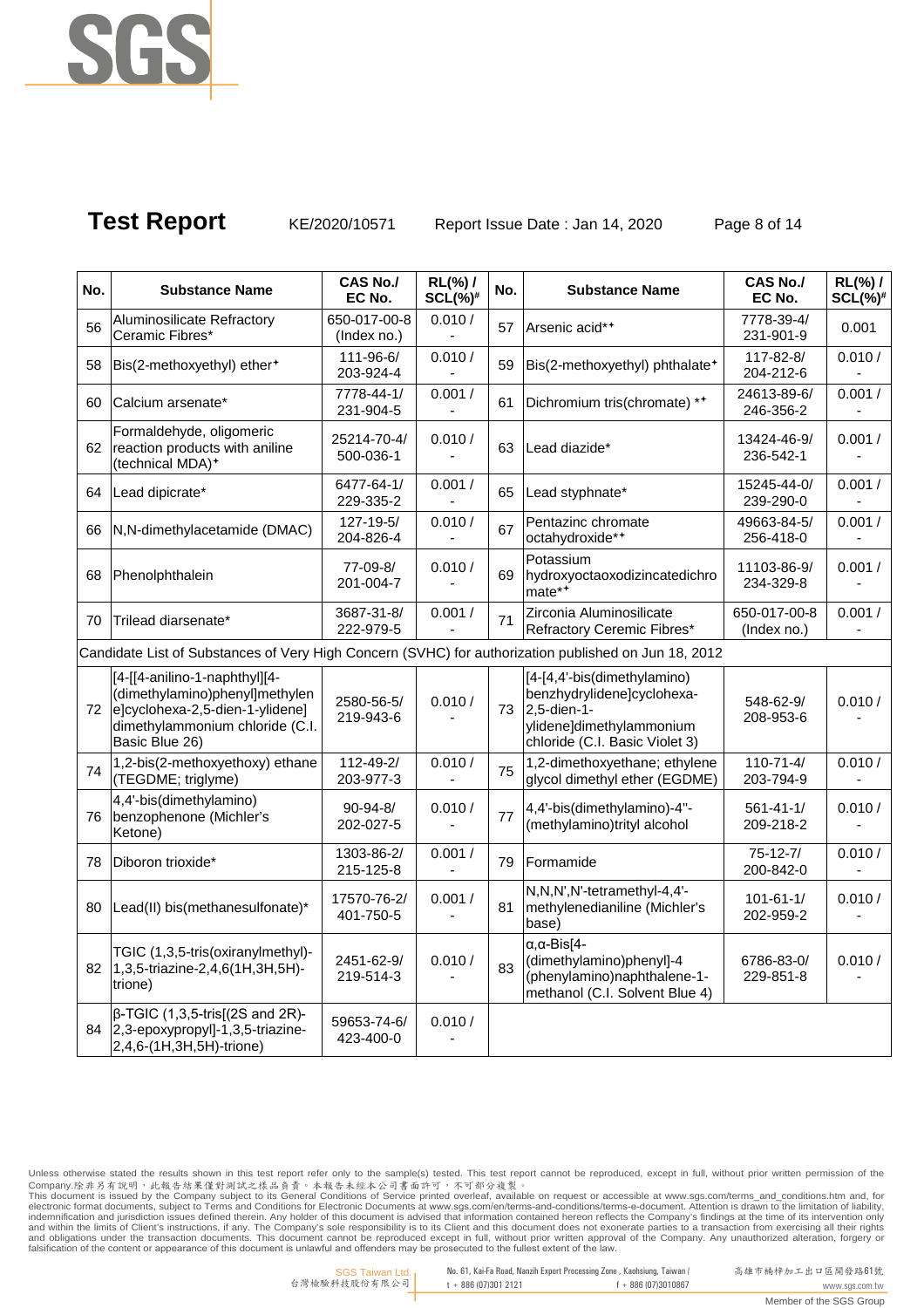

**Test Report** KE/2020/10571 Report Issue Date : Jan 14, 2020 Page 9 of 14

| No. | <b>Substance Name</b>                                                                                                                       | <b>CAS No./</b><br>EC No.                                                             | RL(%) /<br>$SCL(\%)^{\#}$      | No. | <b>Substance Name</b>                                                                                                                                                    | <b>CAS No./</b><br>EC No.                                                                                       | $RL(\%)$ /<br>$SCL(\%)^{\#}$   |
|-----|---------------------------------------------------------------------------------------------------------------------------------------------|---------------------------------------------------------------------------------------|--------------------------------|-----|--------------------------------------------------------------------------------------------------------------------------------------------------------------------------|-----------------------------------------------------------------------------------------------------------------|--------------------------------|
|     | Candidate List of Substances of Very High Concern (SVHC) for authorization published on Dec 19, 2012                                        |                                                                                       |                                |     |                                                                                                                                                                          |                                                                                                                 |                                |
| 85  | [Phthalato(2-)]dioxotrilead *                                                                                                               | 69011-06-9/<br>273-688-5                                                              | 0.001/                         | 86  | 1,2-Benzenedicarboxylic acid,<br>dipentylester, branched and<br>linear <sup>+</sup>                                                                                      | 84777-06-0/<br>284-032-2                                                                                        | 0.010/                         |
| 87  | 1,2-Diethoxyethane                                                                                                                          | $629 - 14 - 1/$<br>211-076-1                                                          | 0.010/                         | 88  | 1-Bromopropane <sup>+</sup>                                                                                                                                              | 106-94-5/<br>203-445-0                                                                                          | 0.010/                         |
| 89  | 3-Ethyl-2-methyl-2-(3-<br>methylbutyl)-1,3-oxazolidine                                                                                      | 143860-04-2/<br>421-150-7                                                             | 0.010/                         | 90  | $4-(1,1,3,3-$<br>tetramethylbutyl)phenol,<br>ethoxylated <sup>+</sup>                                                                                                    |                                                                                                                 | 0.010/                         |
| 91  | 4,4'-Methylenedi-o-toluidine                                                                                                                | 838-88-0/<br>212-658-8                                                                | 0.010/                         | 92  | 4,4'-Oxydianiline and its salt                                                                                                                                           | 101-80-4/<br>202-977-0                                                                                          | 0.010/                         |
| 93  | 4-Aminoazobenzene                                                                                                                           | $60 - 09 - 3/$<br>200-453-6                                                           | 0.010 /                        | 94  | $4$ -Methyl- $m$ -phenylenediamine                                                                                                                                       | $95 - 80 - 7/$<br>202-453-1                                                                                     | 0.010/                         |
| 95  | 4-Nonylphenol, branched and<br>linear                                                                                                       |                                                                                       | 0.010 /                        | 96  | 6-Methoxy-m-toluidine                                                                                                                                                    | 120-71-8/<br>204-419-1                                                                                          | 0.010/                         |
| 97  | Acetic acid, lead salt, basic*                                                                                                              | 51404-69-4/<br>257-175-3                                                              | 0.001/                         | 98  | Biphenyl-4-ylamine                                                                                                                                                       | $92 - 67 - 1/$<br>202-177-1                                                                                     | 0.010/                         |
| 99  | Bis(pentabromophenyl) ether<br>(DecaBDE)                                                                                                    | 1163-19-5/<br>214-604-9                                                               | 0.010 /                        |     | 100 C,C'-azodi(formamide) (ADCA)                                                                                                                                         | $123 - 77 - 3/$<br>204-650-8                                                                                    | 0.010/                         |
|     | 101 Dibutyltin dichloride (DBT)                                                                                                             | 683-18-1/<br>211-670-0                                                                | 0.010 /<br>$0.01$ <sup>V</sup> |     | 102 Diethyl sulphate                                                                                                                                                     | $64 - 67 - 5/$<br>200-589-6                                                                                     | 0.010 /                        |
| 103 | Diisopentylphthalate<br>(DIPP) <sup>+</sup>                                                                                                 | 605-50-5/<br>210-088-4                                                                | 0.010/                         |     | 104 Dimethyl sulphate                                                                                                                                                    | $77 - 78 - 1/$<br>201-058-1                                                                                     | 0.010 /<br>$0.01$ <sup>V</sup> |
|     | 105 Dinoseb                                                                                                                                 | 88-85-7/<br>201-861-7                                                                 | 0.010 /                        |     | 106 Dioxobis(stearato)trilead*                                                                                                                                           | 12578-12-0/<br>235-702-8                                                                                        | 0.001/                         |
|     | 107 Fatty acids, C16-18, lead salts*                                                                                                        | 91031-62-8/<br>292-966-7                                                              | 0.001/                         |     | 108 Furan                                                                                                                                                                | 110-00-9/<br>203-727-3                                                                                          | 0.010/                         |
|     | 109 Henicosafluoroundecanoic acid                                                                                                           | 2058-94-8/<br>218-165-4                                                               | 0.010/                         | 110 | Heptacosafluorotetradecanoic<br>acid                                                                                                                                     | 376-06-7/<br>206-803-4                                                                                          | 0.010/                         |
| 111 | Hexahydro-2-benzofuran-1,3-<br>dione,<br>cis-cyclohexane-1,2-dicarboxylic<br>anhydride,<br>trans-cyclohexane-1,2-<br>dicarboxylic anhydride | $85 - 42 - 7/$<br>201-604-9;<br>13149-00-3/<br>236-086-3;<br>14166-21-3/<br>238-009-9 | 0.010 /                        | 112 | Hexahydromethylphthalic<br>anhydride,<br>Hexahydro-4-methylphthalic<br>anhydride,<br>Hexahydro-1-methylphthalic<br>anhydride,<br>Hexahydro-3-methylphthalic<br>anhydride | 25550-51-0/<br>247-094-1;<br>19438-60-9/<br>243-072-0;<br>48122-14-1/<br>256-356-4;<br>57110-29-9/<br>260-566-1 | 0.010/                         |
|     | 113 Lead bis(tetrafluoroborate)*                                                                                                            | 13814-96-5/<br>237-486-0                                                              | 0.001/                         |     | 114 Lead cyanamidate*                                                                                                                                                    | 20837-86-9/<br>244-073-9                                                                                        | 0.001/                         |
|     | 115 Lead dinitrate*                                                                                                                         | 10099-74-8/<br>233-245-9                                                              | 0.001/                         |     | 116 Lead monoxide*                                                                                                                                                       | 1317-36-8/<br>215-267-0                                                                                         | 0.001/                         |
|     | 117 Lead oxide sulphate*                                                                                                                    | 12036-76-9/<br>234-853-7                                                              | 0.001/                         |     | 118 Lead tetroxide*                                                                                                                                                      | 1314-41-6/<br>215-235-6                                                                                         | 0.001/                         |

Unless otherwise stated the results shown in this test report refer only to the sample(s) tested. This test report cannot be reproduced, except in full, without prior written permission of the<br>Company.除非另有說明,此報告結果僅對測試之樣品貢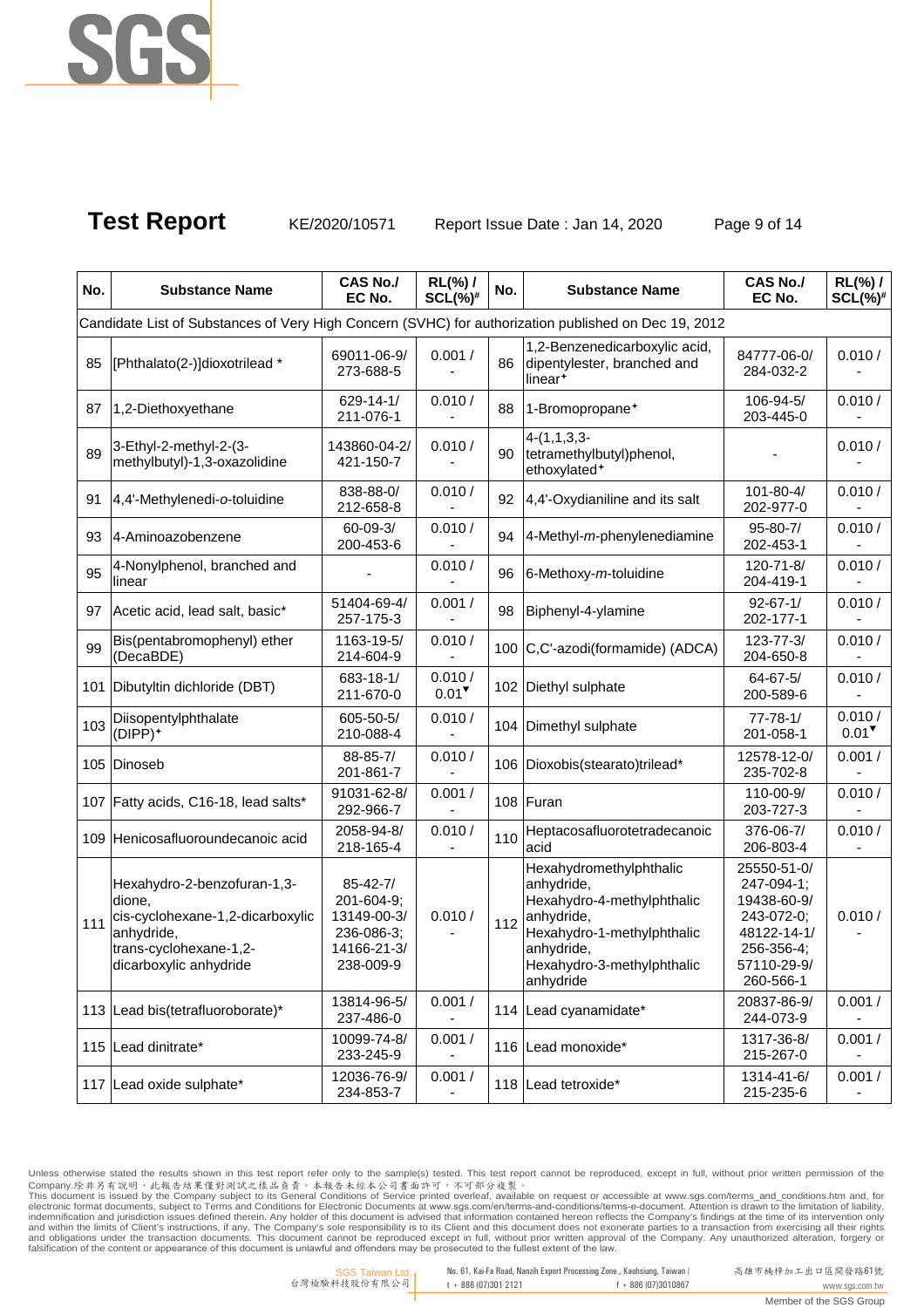

**Test Report** KE/2020/10571 Report Issue Date : Jan 14, 2020 Page 10 of 14

| No. | <b>Substance Name</b>                                                                                                 | <b>CAS No./</b><br>EC No.   | RL(%) /<br>$SCL(\%)^*$ | No. | <b>Substance Name</b>                                                                                                                                                   | <b>CAS No./</b><br>EC No.    | $RL(\%)$ /<br>$SCL(\%)^{\#}$ |
|-----|-----------------------------------------------------------------------------------------------------------------------|-----------------------------|------------------------|-----|-------------------------------------------------------------------------------------------------------------------------------------------------------------------------|------------------------------|------------------------------|
|     | 119 Lead titanium trioxide*                                                                                           | 12060-00-3/<br>235-038-9    | 0.001/                 |     | 120 Lead titanium zirconium oxide*                                                                                                                                      | 12626-81-2/<br>235-727-4     | 0.001/                       |
|     | 121 Methoxyacetic acid                                                                                                | 625-45-6/<br>210-894-6      | 0.010 /                |     | 122 N,N-Dimethylformamide                                                                                                                                               | $68 - 12 - 2/$<br>200-679-5  | 0.010 /                      |
|     | 123 N-Methylacetamide                                                                                                 | $79 - 16 - 3/$<br>201-182-6 | 0.010 /                |     | 124 N-Pentyl-isopentylphthalate <sup>+</sup>                                                                                                                            | 776297-69-9<br>$\sqrt{-}$    | 0.010/                       |
|     | 125 o-Aminoazotoluene                                                                                                 | $97 - 56 - 3/$<br>202-591-2 | 0.010 /                |     | 126 o-Toluidine                                                                                                                                                         | $95 - 53 - 4/$<br>202-429-0  | 0.010 /                      |
|     | 127 Pentacosafluorotridecanoic acid                                                                                   | 72629-94-8/<br>276-745-2    | 0.010 /                |     | 128 Pentalead tetraoxide sulphate*                                                                                                                                      | 12065-90-6/<br>235-067-7     | 0.001/                       |
|     | 129 Propylene oxide                                                                                                   | 75-56-9/<br>200-879-2       | 0.010 /                | 130 | Pyrochlore, antimony lead<br>yellow*                                                                                                                                    | 8012-00-8/<br>232-382-1      | 0.001/                       |
| 131 | Silicic acid, barium salt, lead-<br>doped*                                                                            | 68784-75-8/<br>272-271-5    | 0.001/                 |     | 132 Silicic acid, lead salt*                                                                                                                                            | 11120-22-2/<br>234-363-3     | 0.001/                       |
|     | 133 Sulfurous acid, lead salt, dibasic*                                                                               | 62229-08-7/<br>263-467-1    | 0.001/                 |     | 134 Tetraethyllead*                                                                                                                                                     | 78-00-2/<br>201-075-4        | 0.001/                       |
|     | 135 Tetralead trioxide sulphate*                                                                                      | 12202-17-4/<br>235-380-9    | 0.001/                 |     | 136 Tricosafluorododecanoic acid                                                                                                                                        | $307 - 55 - 1/$<br>206-203-2 | 0.010 /                      |
| 137 | <b>Trilead</b><br>bis(carbonate)dihydroxide*                                                                          | 1319-46-6/<br>215-290-6     | 0.001/                 |     | 138 Trilead dioxide phosphonate*                                                                                                                                        | 12141-20-7/<br>235-252-2     | 0.001/                       |
|     | Candidate List of Substances of Very High Concern (SVHC) for authorization published on Jun 20, 2013                  |                             |                        |     |                                                                                                                                                                         |                              |                              |
| 139 | 4-Nonylphenol, branched and<br>linear, ethoxylated <sup>+</sup>                                                       |                             | 0.010 /                | 140 | Ammoniumpentadecafluoro<br>octanoate (APFO)                                                                                                                             | 3825-26-1/<br>223-320-4      | 0.010 /                      |
|     | 141 Cadmium                                                                                                           | 7440-43-9/<br>231-152-8     | 0.001/                 |     | 142 Cadmium oxide*                                                                                                                                                      | 1306-19-0/<br>215-146-2      | 0.001/                       |
|     | 143 Di-n-pentyl phthalate <sup>+</sup>                                                                                | 131-18-0/<br>205-017-9      | 0.010 /                | 144 | Pentadecafluorooctanoic acid<br>(PFOA)                                                                                                                                  | 335-67-1/<br>206-397-9       | 0.010 /                      |
|     | Candidate List of Substances of Very High Concern (SVHC) for authorization published on Dec 16, 2013                  |                             |                        |     |                                                                                                                                                                         |                              |                              |
|     | 145 Cadmium sulphide*                                                                                                 | 1306-23-6/<br>215-147-8     | 0.001/                 |     | 146 Dihexyl phthalate                                                                                                                                                   | $84 - 75 - 3/$<br>201-559-5  | 0.010 /                      |
| 147 | Disodium 3,3'-[[1,1'-biphenyl]-<br>4,4'-diylbis(azo)]bis(4-<br>aminonaphthalene-1-sulphonate)<br>(C.I. Direct Red 28) | 573-58-0/<br>209-358-4      | 0.010 /                | 148 | Disodium 4-amino-3-[[4'-[(2,4-<br>diaminophenyl)azo][1,1'-<br>biphenyl]-4-yl]azo]-5-hydroxy-<br>6-(phenylazo)naphthalene-2,7-<br>disulphonate (C.I. Direct Black<br>38) | 1937-37-7/<br>217-710-3      | 0.010 /                      |
| 149 | Imidazolidine-2-thione;<br>2-imidazoline-2-thiol                                                                      | $96 - 45 - 7/$<br>202-506-9 | 0.010 /                |     | 150 Lead di(acetate)*                                                                                                                                                   | $301 - 04 - 2/$<br>206-104-4 | 0.001/                       |
|     | 151 Trixylyl phosphate                                                                                                | 25155-23-1/<br>246-677-8    | 0.010 /                |     |                                                                                                                                                                         |                              |                              |

Unless otherwise stated the results shown in this test report refer only to the sample(s) tested. This test report cannot be reproduced, except in full, without prior written permission of the<br>Company.除非另有說明,此報告結果僅對測試之樣品貢

高雄市楠梓加工出口區開發路61號 www.sgs.com.tw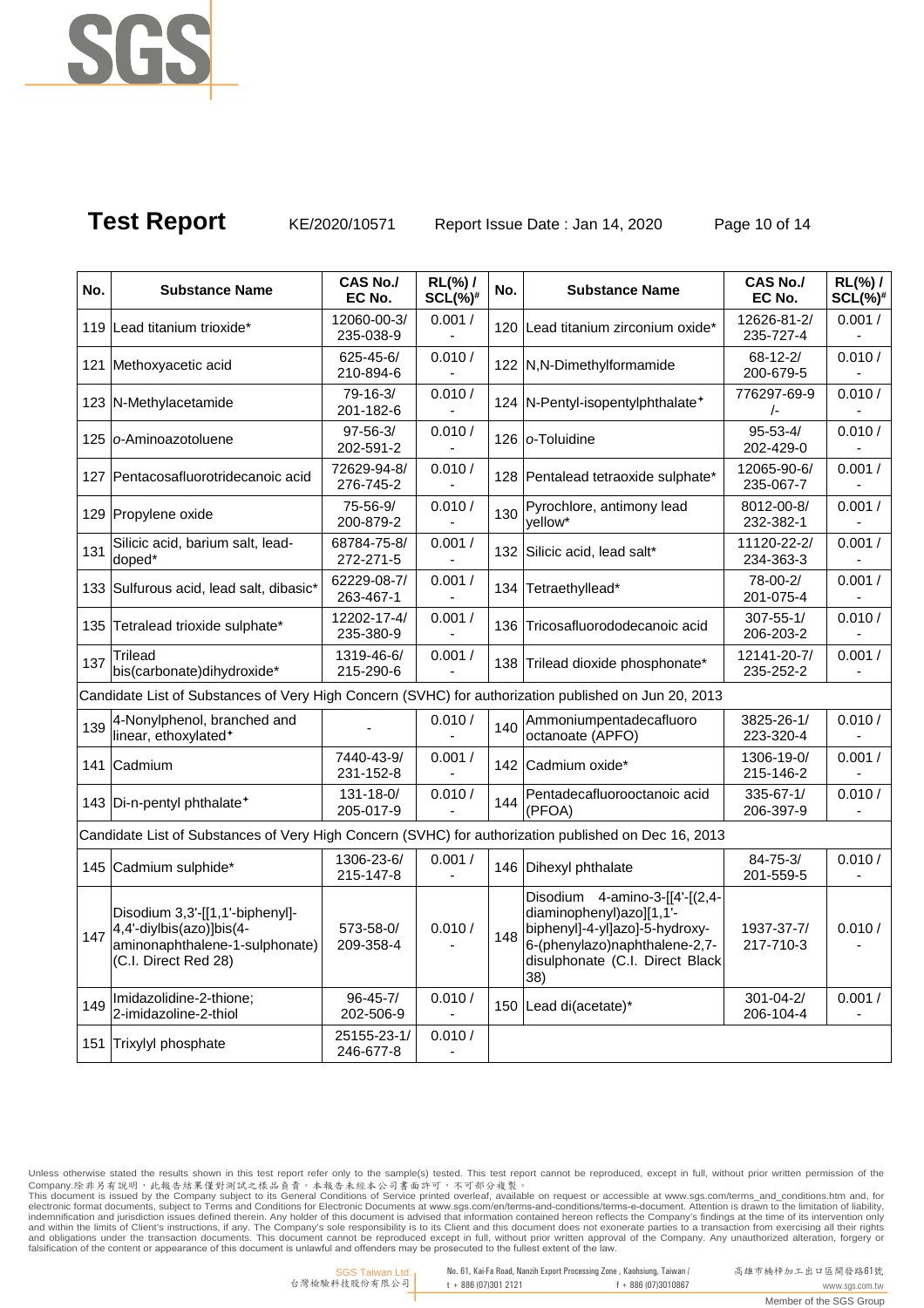

**Test Report** KE/2020/10571 Report Issue Date : Jan 14, 2020 Page 11 of 14

| No. | <b>Substance Name</b>                                                                                                                                                                                 | <b>CAS No./</b><br>EC No.                                   | $RL(\%)$ /<br>$SCL(\%)^{\#}$   | No. | <b>Substance Name</b>                                                                                                                                                                                                                                                                              | <b>CAS No./</b><br>EC No.                | $RL(\%)$ /<br>$SCL(\%)^{\#}$  |
|-----|-------------------------------------------------------------------------------------------------------------------------------------------------------------------------------------------------------|-------------------------------------------------------------|--------------------------------|-----|----------------------------------------------------------------------------------------------------------------------------------------------------------------------------------------------------------------------------------------------------------------------------------------------------|------------------------------------------|-------------------------------|
|     | Candidate List of Substances of Very High Concern (SVHC) for authorization published on Jun 16, 2014                                                                                                  |                                                             |                                |     |                                                                                                                                                                                                                                                                                                    |                                          |                               |
|     | 1,2-Benzenedicarboxylic acid,<br>152 dihexyl ester, branched and<br>linear                                                                                                                            | 68515-50-4/<br>271-093-5                                    | 0.010 /                        |     | 153 Cadmium chloride*                                                                                                                                                                                                                                                                              | 10108-64-2/<br>233-296-7                 | 0.001/<br>$0.01$ <sup>V</sup> |
| 154 | Sodium perborate; perboric acid,<br>sodium salt*                                                                                                                                                      | 234-390-0;<br>239-172-9                                     | 0.001/                         |     | 155 Sodium peroxometaborate*                                                                                                                                                                                                                                                                       | 7632-04-4/<br>231-556-4                  | 0.001/                        |
|     | Candidate List of Substances of Very High Concern (SVHC) for authorization published on Dec 17, 2014                                                                                                  |                                                             |                                |     |                                                                                                                                                                                                                                                                                                    |                                          |                               |
| 156 | 2-benzotriazol-2-yl-4,6-di-tert-<br>butylphenol (UV-320)                                                                                                                                              | 3846-71-7 /<br>223-346-6                                    | 0.010 /                        |     | 157 $2-(2H\text{-}benzotriazol-2-yl)-4,6-$<br>ditertpentylphenol (UV-328)                                                                                                                                                                                                                          | 25973-55-1 /<br>247-384-8                | 0.010/                        |
|     | 2-ethylhexyl 10-ethyl-4,4-dioctyl-<br>158 7-oxo-8-oxa-3,5-dithia-4-<br>stannatetradecanoate; DOTE                                                                                                     | 15571-58-1 /<br>239-622-4                                   | 0.010 /                        | 159 | Reaction mass of 2-ethylhexyl<br>10-ethyl-4,4-dioctyl-7-oxo-8-<br>oxa-3,5-dithia-4-<br>stannatetradecanoate and 2-<br>ethylhexyl<br>10-ethyl-4-[[2-[(2-<br>ethylhexyl) oxyl-2-<br>oxoethyl]thio]-4-octyl-7-oxo-8-<br>oxa-3,5-dithia-4-<br>stannatetradecanoate (reaction<br>mass of DOTE and MOTE) |                                          | 0.010/                        |
|     | 160 Cadmium fluoride*                                                                                                                                                                                 | 7790-79-6 /<br>232-222-0                                    | 0.001/<br>$0.01$ <sup>V</sup>  |     | 161 Cadmium sulphate*                                                                                                                                                                                                                                                                              | 10124-36-4;<br>31119-53-6 /<br>233-331-6 | 0.001/<br>$0.01$ <sup>V</sup> |
|     | Candidate List of Substances of Very High Concern (SVHC) for authorization published on Jun15, 2015                                                                                                   |                                                             |                                |     |                                                                                                                                                                                                                                                                                                    |                                          |                               |
| 162 | 1,2-benzenedicarboxylic acid,<br>di-C6-10-alkyl esters; 1,2-<br>benzenedicarboxylic acid, mixed<br>decyl and hexyl and octyl<br>diesters with $\geq 0.3\%$ of dihexyl<br>phthalate (EC No. 201-559-5) | 68515-51-5:<br>68648-93-1/<br>271-094-0;<br>272-013-1       | 0.010 /                        |     | 5-sec-butyl-2-(2,4-<br>dimethylcyclohex-3-en-1-yl)-5-<br>methyl-1,3-dioxane [1], 5-sec-<br>butyl-2-(4,6-dimethylcyclohex-<br>163 3-en-1-yl)-5-methyl-1,3-<br>dioxane [2] [covering any of the<br>individual stereoisomers of [1]<br>and [2] or any combination<br>thereof]                         |                                          | 0.010 /                       |
|     | Candidate List of Substances of Very High Concern (SVHC) for authorization published on Dec 17, 2015,                                                                                                 |                                                             |                                |     |                                                                                                                                                                                                                                                                                                    |                                          |                               |
|     | 164 1,3-propanesultone                                                                                                                                                                                | $1120 - 71 - 4/$<br>214-317-9                               | 0.010 /<br>$0.01$ <sup>V</sup> |     | 2,4-di-tert-butyl-6-(5-<br>165 chlorobenzotriazol-2-yl)phenol<br>$(UV-327)$                                                                                                                                                                                                                        | 3864-99-1 /<br>223-383-8                 | 0.010 /                       |
|     | 2-(2H-benzotriazol-2-yl)-4-(tert-<br>166 butyl)-6-(sec-butyl)phenol<br>(UV-<br>350)                                                                                                                   | 36437-37-3 /<br>253-037-1                                   | 0.010 /                        |     | 167 Nitrobenzene                                                                                                                                                                                                                                                                                   | 98-95-3 / 202-<br>716-0                  | 0.010 /                       |
|     | Perfluorononan-1-oic acid<br>$(2,2,3,3,4,4,5,5,6,6,7,7,8,8,9,9,9-$<br>168 heptadecafluorononanoic acid<br>and its sodium and ammonium<br>salts                                                        | $375 - 95 - 1$ ;<br>21049-39-8;<br>4149-60-4<br>/ 206-801-3 | 0.010 /                        |     |                                                                                                                                                                                                                                                                                                    |                                          |                               |

Unless otherwise stated the results shown in this test report refer only to the sample(s) tested. This test report cannot be reproduced, except in full, without prior written permission of the<br>Company.除非另有說明,此報告結果僅對測試之樣品貢

SGS Taiwan Ltd. 台灣檢驗科技股份有限公司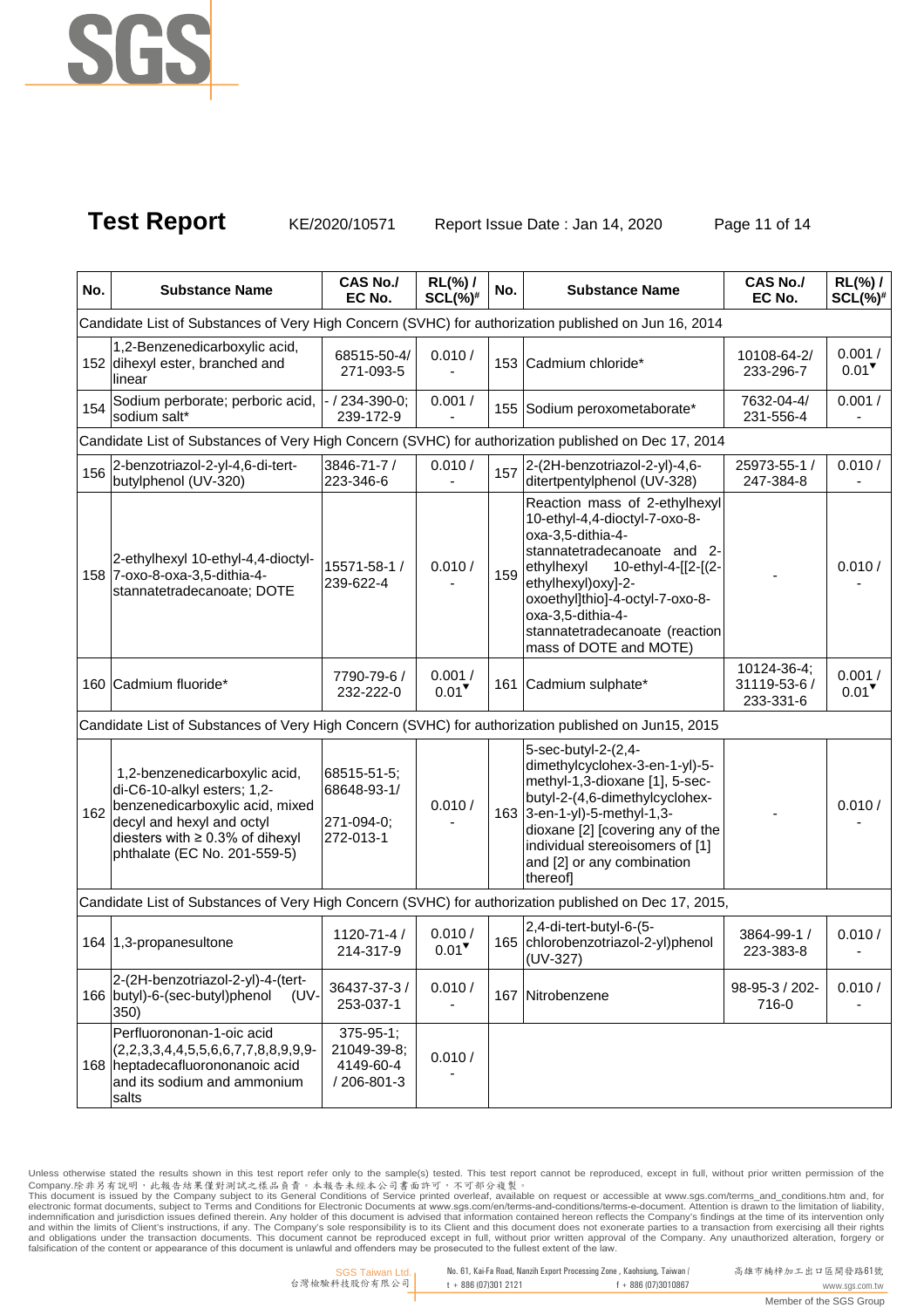

**Test Report** KE/2020/10571 Report Issue Date : Jan 14, 2020 Page 12 of 14

| No. | <b>Substance Name</b>                                                                                                                                                                                                                         | CAS No./<br>EC No.                                                               | RL(%) /<br>$SCL(\%)^{\#}$     | No. | <b>Substance Name</b>                  | <b>CAS No./</b><br>EC No.    | $RL(\%)$ /<br>$SCL(\%)^*$ |
|-----|-----------------------------------------------------------------------------------------------------------------------------------------------------------------------------------------------------------------------------------------------|----------------------------------------------------------------------------------|-------------------------------|-----|----------------------------------------|------------------------------|---------------------------|
|     | Candidate List of Substances of Very High Concern (SVHC) for authorization published on Jun 20, 2016                                                                                                                                          |                                                                                  |                               |     |                                        |                              |                           |
| 169 | Benzo[def]chrysene<br>(Benzo[a]pyrene)                                                                                                                                                                                                        | 50-32-8 / 200-<br>028-5                                                          | 0.010/<br>$0.01$ <sup>V</sup> |     |                                        |                              |                           |
|     | Candidate List of Substances of Very High Concern (SVHC) for authorization published on Jan 12, 2017                                                                                                                                          |                                                                                  |                               |     |                                        |                              |                           |
| 170 | 4,4'-Isopropylidenediphenol<br>(Bisphenol A)                                                                                                                                                                                                  | $80 - 05 - 7/$<br>201-245-8                                                      | 0.010 /                       | 171 | 4-Heptylphenol, branched and<br>linear |                              | 0.010 /                   |
|     | Nonadecafluorodecanoic acid<br>172 (PFDA) and its sodium and<br>ammonium salts                                                                                                                                                                | $335 - 76 - 2$ ;<br>3830-45-3;<br>3108-42-7/<br>$206 - 400 - 3; -;$<br>221-470-5 | 0.010 /                       |     | 173 p-(1,1-dimethylpropyl)phenol       | $80 - 46 - 6$<br>201-280-9   | 0.010/                    |
|     | Candidate List of Substances of Very High Concern (SVHC) for authorization published on Jul 7, 2017                                                                                                                                           |                                                                                  |                               |     |                                        |                              |                           |
| 174 | Perfluorohexane-1-sulphonic<br>acid and its salts                                                                                                                                                                                             | $-$ / $-$                                                                        | 0.010 /                       |     |                                        |                              |                           |
|     | Candidate List of Substances of Very High Concern (SVHC) for authorization published on Jan 15, 2018                                                                                                                                          |                                                                                  |                               |     |                                        |                              |                           |
| 175 | 1, 6, 7, 8, 9, 14, 15, 16, 17, 17, 18, 18-<br>Dodecachloropentacyclo[12.2.1.<br>16,9.02,13.05,10]octadeca-7,15-<br>diene<br>("Dechlorane Plus"TM) [covering<br>any of its individual anti- and syn-<br>isomers or any combination<br>thereofl | $- / -$                                                                          | 0.010/                        |     | 176 Benz[a]anthracene                  | $56 - 55 - 3/$<br>200-280-6  | 0.010 /                   |
|     | 177 Cadmium nitrate*                                                                                                                                                                                                                          | 10325-94-7 /<br>233-710-6                                                        | 0.001/                        |     | 178 Cadmium carbonate*                 | $513 - 78 - 0/$<br>208-168-9 | 0.001/                    |
|     | 179 mium hydroxide*                                                                                                                                                                                                                           | 21041-95-2 /<br>244-168-5                                                        | 0.001/                        |     | 180 Chrysene                           | 218-01-9 /<br>205-923-4      | 0.010/                    |
|     | Reaction products of 1,3,4-<br>thiadiazolidine-2,5-dithione,<br>formaldehyde and 4-<br>181 heptylphenol, branched and<br>linear (RP-HP)<br>[with ≥0.1% w/w 4-heptylphenol,<br>branched and linear]                                            | $-$ / $-$                                                                        | 0.010 /                       |     |                                        |                              |                           |

Unless otherwise stated the results shown in this test report refer only to the sample(s) tested. This test report cannot be reproduced, except in full, without prior written permission of the<br>Company.除非另有說明,此報告結果僅對測試之樣品貢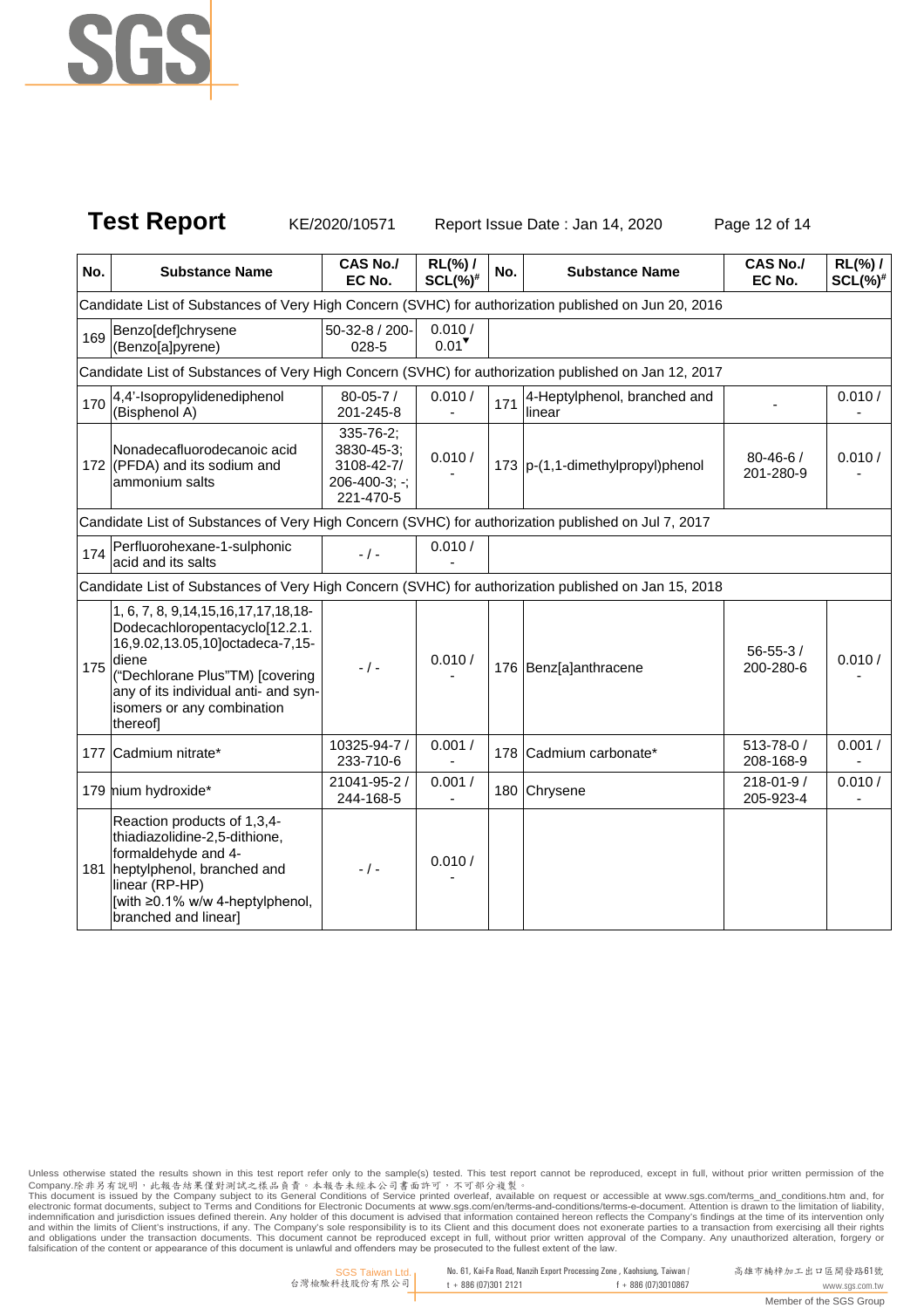

**Test Report** KE/2020/10571 Report Issue Date : Jan 14, 2020 Page 13 of 14

| No. | <b>Substance Name</b>                                                                                                                                                        | <b>CAS No./</b><br>EC No.             | $RL(\%)$ /<br>$SCL(\%)^*$ | No. | <b>Substance Name</b>                                                                            | <b>CAS No./</b><br>EC No.    | $RL(\%)$ /<br>$SCL(%)$ # |
|-----|------------------------------------------------------------------------------------------------------------------------------------------------------------------------------|---------------------------------------|---------------------------|-----|--------------------------------------------------------------------------------------------------|------------------------------|--------------------------|
|     | Candidate List of Substances of Very High Concern (SVHC) for authorization published on Jun 27, 2018                                                                         |                                       |                           |     |                                                                                                  |                              |                          |
| 182 | Benzene-1,2,4-tricarboxylic acid<br>1,2 anhydride (TMA)                                                                                                                      | 552-30-7 /<br>209-008-0               | 0.010 /                   |     | 183 Benzo[ghi]perylene                                                                           | 191-24-2 /<br>205-883-8      | 0.010/                   |
| 184 | Decamethylcyclopentasiloxane<br>(D5)                                                                                                                                         | 541-02-6 /<br>208-764-9               | 0.010 /                   |     | 185 Dicyclohexyl phthalate (DCHP)                                                                | $84 - 61 - 7/$<br>201-545-9  | 0.010 /                  |
|     | 186 Disodium octaborate*                                                                                                                                                     | 12008-41-2 /<br>234-541-0             | 0.001/                    | 187 | Dodecamethylcyclohexasiloxane<br>(D6)                                                            | 540-97-6 /<br>208-762-8      | 0.010/                   |
|     | 188 Ethylenediamine (EDA)                                                                                                                                                    | $107 - 15 - 3/$<br>203-468-6          | 0.010 /                   |     | 189 Lead                                                                                         | 7439-92-1 /<br>231-100-4     | 0.001/                   |
| 190 | Octamethylcyclotetrasiloxane<br>(D4)                                                                                                                                         | 556-67-2 /<br>209-136-7               | 0.010 /                   | 191 | Terphenyl, hydrogenated                                                                          | 61788-32-7 /<br>262-967-7    | 0.010/                   |
|     | Candidate List of Substances of Very High Concern (SVHC) for authorization published on January 15, 2019                                                                     |                                       |                           |     |                                                                                                  |                              |                          |
| 192 | 2,2-bis(4'-hydroxyphenyl)-4-<br>methylpentane                                                                                                                                | 6807-17-6/<br>401-720-1               | 0.010 /                   | 193 | Benzo[k]fluoranthene                                                                             | 207-08-9/<br>205-916-6       | 0.010 /                  |
| 194 | Fluoranthene                                                                                                                                                                 | 206-44-0;<br>93951-69-0/<br>205-912-4 | 0.010 /                   | 195 | <b>Phenanthrene</b>                                                                              | $85 - 01 - 8/$<br>201-581-5  | 0.010/                   |
|     | 196 Pyrene                                                                                                                                                                   | 129-00-0/<br>204-927-3                | 0.010 /                   | 197 | 1,7,7-trimethyl-3-<br>(phenylmethylene)bicyclo[2.2.1]<br>heptan-2-one<br>(3-benzylidene camphor) | 15087-24-8/<br>239-139-9     | 0.010/                   |
|     | Candidate List of Substances of Very High Concern (SVHC) for authorization published on July 16, 2019                                                                        |                                       |                           |     |                                                                                                  |                              |                          |
| 198 | 2,3,3,3-Tetrafluoro-2-<br>(heptafluoropropoxy)propionic<br>acid, its salts and its acyl halides<br>[covering any of their individual<br>isomers and combinations<br>thereof] |                                       | 0.010 /                   |     | 199 2-Methoxyethyl acetate                                                                       | $110 - 49 - 6/$<br>203-772-9 | 0.010 /                  |
| 200 | Tris(4-nonylphenyl, branched and<br>linear) phosphite (TNPP) with ≥<br>0.1% w/w of 4-nonylphenol,<br>branched and linear (4-NP)                                              |                                       | 0.010/                    |     | 201 4-tert-butylphenol                                                                           | $98 - 54 - 4/$<br>202-679-0  | 0.010/                   |
|     | Consultation List of Substances of Very High Concern (SVHC) for authorization published on Sep 3, 2019                                                                       |                                       |                           |     |                                                                                                  |                              |                          |
| 202 | 2-benzyl-2-dimethylamino-4'-<br>morpholinobutyrophenone                                                                                                                      | 119313-12-1 /<br>404-360-3            | 0.010 /                   | 203 | 2-methyl-1-(4-methylthiophenyl)-<br>2-morpholinopropan-1-one                                     | 71868-10-5 /<br>400-600-6    | 0.010/                   |
|     | 204 Diisohexyl phthalate                                                                                                                                                     | 71850-09-4 /<br>276-090-2             | 0.010/                    | 205 | Perfluorobutane sulfonic acid<br>(PFBS) and its salts                                            |                              | 0.010/                   |

Notes :

1 RL = Reporting Limit. All RL are based on homogenous material

2 #SCL = Specific Concentration Limit. All SCL are set out in Regulation (EC) No 1272/2008 and its amendments. Specific concentration limits and generic concentration limits are limits assigned to a substance indicating a threshold at or above which the presence of that substance in another substance or in a mixture as an identified impurity, additive or individual constituent leads to the classification of the substance or mixture as hazardous. The SVHCs with SCL values <0.1% are specified in the test result tables.

Unless otherwise stated the results shown in this test report refer only to the sample(s) tested. This test report cannot be reproduced, except in full, without prior written permission of the<br>Company.除非另有說明,此報告結果僅對測試之樣品負 and within the limits of Client's instructions, if any. The Company's sole responsibility is to its Client and this document does not exonerate parties to a transaction from exercising all their rights<br>and obligations unde